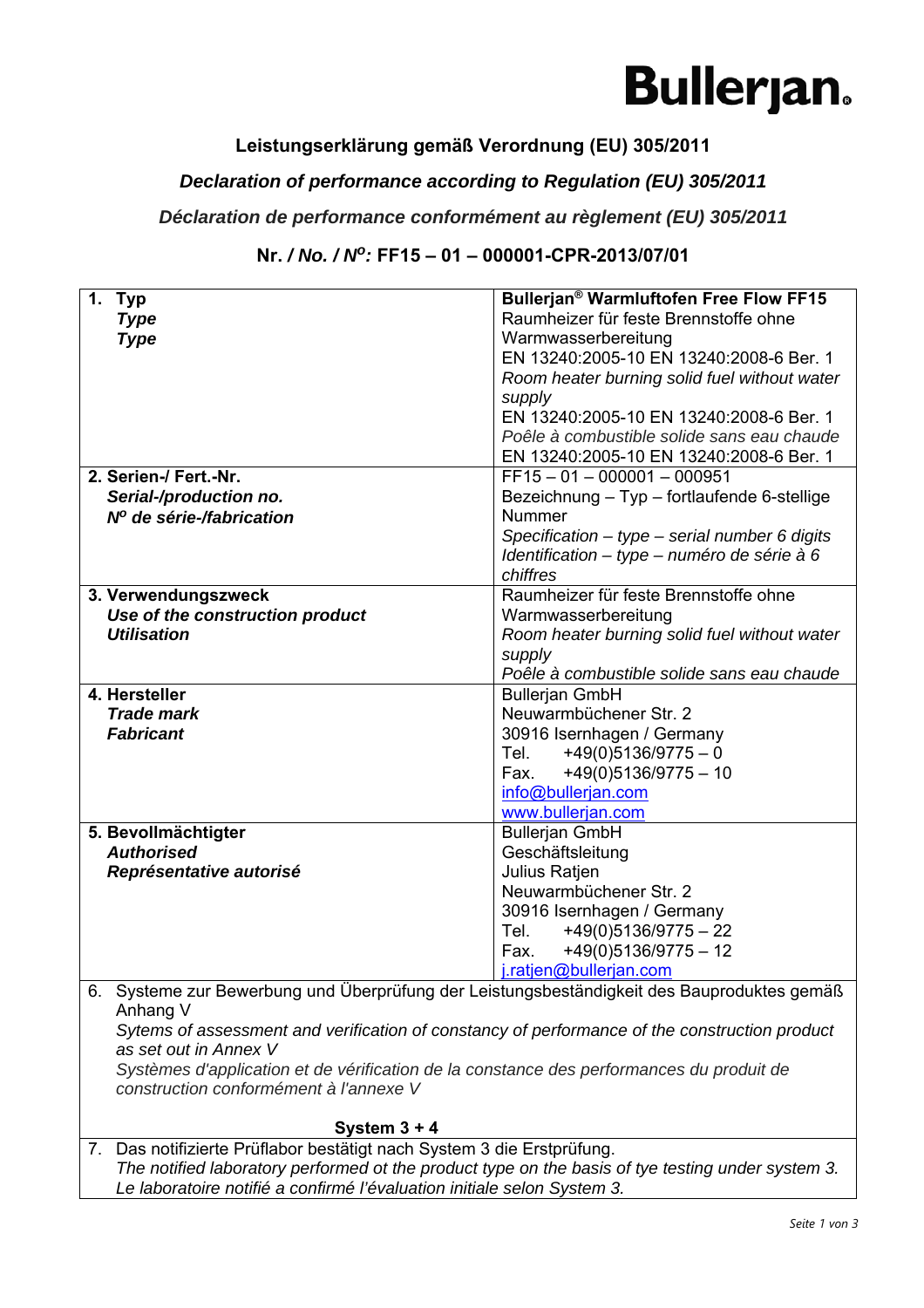## **Bullerjan.**

| <b>Benannte Stelle</b>                                                                 | DBI-Gastechnologisches Institut gGmbH        |
|----------------------------------------------------------------------------------------|----------------------------------------------|
| <b>Notified body</b>                                                                   | DVGW-Prüflaboratorium Energie                |
| Bureau de vérification accrédité                                                       | Halsbrücker Straße 34                        |
|                                                                                        | 09599 Freiberg / Germany                     |
| Prüflabor Nr. / Notified body no.                                                      | 1721                                         |
| Nº du laboratoire accrédité                                                            |                                              |
| Prüfbericht Nr. / Test report no.                                                      | DBI F14/07/0280                              |
|                                                                                        |                                              |
| N <sup>o</sup> du rapport d'essai                                                      |                                              |
| Prüfberichtsdatum / Date of the test report                                            |                                              |
| Date du rapport d'essai                                                                |                                              |
| 8. Leistungserklärung / Declared performance / Déclaration de performance              |                                              |
| Harmonisierte technische Spezifikationen                                               |                                              |
| Harmonized technical specification                                                     | DIN EN 13240:2005-10                         |
| Spécifications techniques harmonisées                                                  | Din EN 13240:2008-6 Berichtigung 1           |
| Wesentliche Merkmale / Essential                                                       |                                              |
| characteristics / Caractéristiques essentiels                                          | Leistung<br><b>Performance / Performance</b> |
| Brandsicherheit / Fire safety / Sécurité incendie                                      |                                              |
| Brandverhalten / Reaction to fire/ Réaction au feu A1                                  |                                              |
| Abstand zu brennbaren Materialien                                                      | Mindestabstand in mm                         |
| (* Der angegebene Abstand zu Bauteilen aus                                             | Minimum distances in mm                      |
| brennbaren Baustoffen gilt nur für Bauteile mit                                        | La distance minimale en mm                   |
| einem Wärmedurchlasswiderstand                                                         |                                              |
| ≤ 1,2 m2K/ W.)                                                                         | Hinten / Rear / Arrière = 350 mm             |
| Safetey distance to combustible material                                               | Seite / Side / Côté<br>$= 350$ mm            |
| (*The specified distance from components                                               | Vorne / Front / Devant<br>$= 600$ mm         |
| combustible materials applies only for                                                 | Oben / Top / Haut<br>$= 500$ mm              |
| components with a thermal resistance                                                   | Boden / Floor / Bas<br>$= 190$ mm            |
| ≤ 1.2 m2 K / W.)                                                                       | Boden mit Podest<br>0 <sub>mm</sub><br>=     |
| Distance de sécurité aux matériaux                                                     | Floor with pedestal<br>0 <sub>mm</sub><br>=  |
| combustibles                                                                           | Bas avec socle<br>0 <sub>mm</sub><br>$=$     |
| (* Note distance aux composants de                                                     |                                              |
| matériaux combustibles ne s'applique qu'aux<br>appareils avec une résistance thermique |                                              |
| ≤ 1,2 m2K/ W.)                                                                         |                                              |
| Brandgefahr durch Herausfallen von                                                     | Erfüllt                                      |
| brennendem Brennstoff                                                                  |                                              |
| Risk of burning fuel falling out                                                       | Pass                                         |
| Risque d'incendie dû à la chute de la                                                  |                                              |
| combustion de carburant                                                                | Satisfait                                    |
| Emission aus Verbrennungsprodukten                                                     |                                              |
| Emission of combustion products                                                        |                                              |
| Emission des produits de combustion                                                    | CO bei 13 % $O_2$ = 738,0 mg/m3              |
| Oberflächentemperatur / Surface                                                        | Erfüllt / Pass                               |
| temperature / Température de surface                                                   | Satisfait                                    |
| Elektrische Sicherheit / Electrical safety/                                            | Erfüllt / Pass                               |
| Sécurité électrique                                                                    | Satisfait                                    |
| Reinigbarkeit / Cleanability / Nettoyabilité                                           | Erfüllt / Pass / Satisfait                   |
| Maximaler Wasser-Betriebsdruck                                                         |                                              |
| Max. water operating pressure                                                          | - bar                                        |
| Pression maximale de service de l'eau                                                  |                                              |
| Abgastemperatur bei Nennwärmeleistung                                                  |                                              |
| Flue gas temperature at nominal heat output                                            | T 393 °C                                     |
| Température des gaz de combustion à la                                                 |                                              |
| puissance thermique nominale                                                           |                                              |